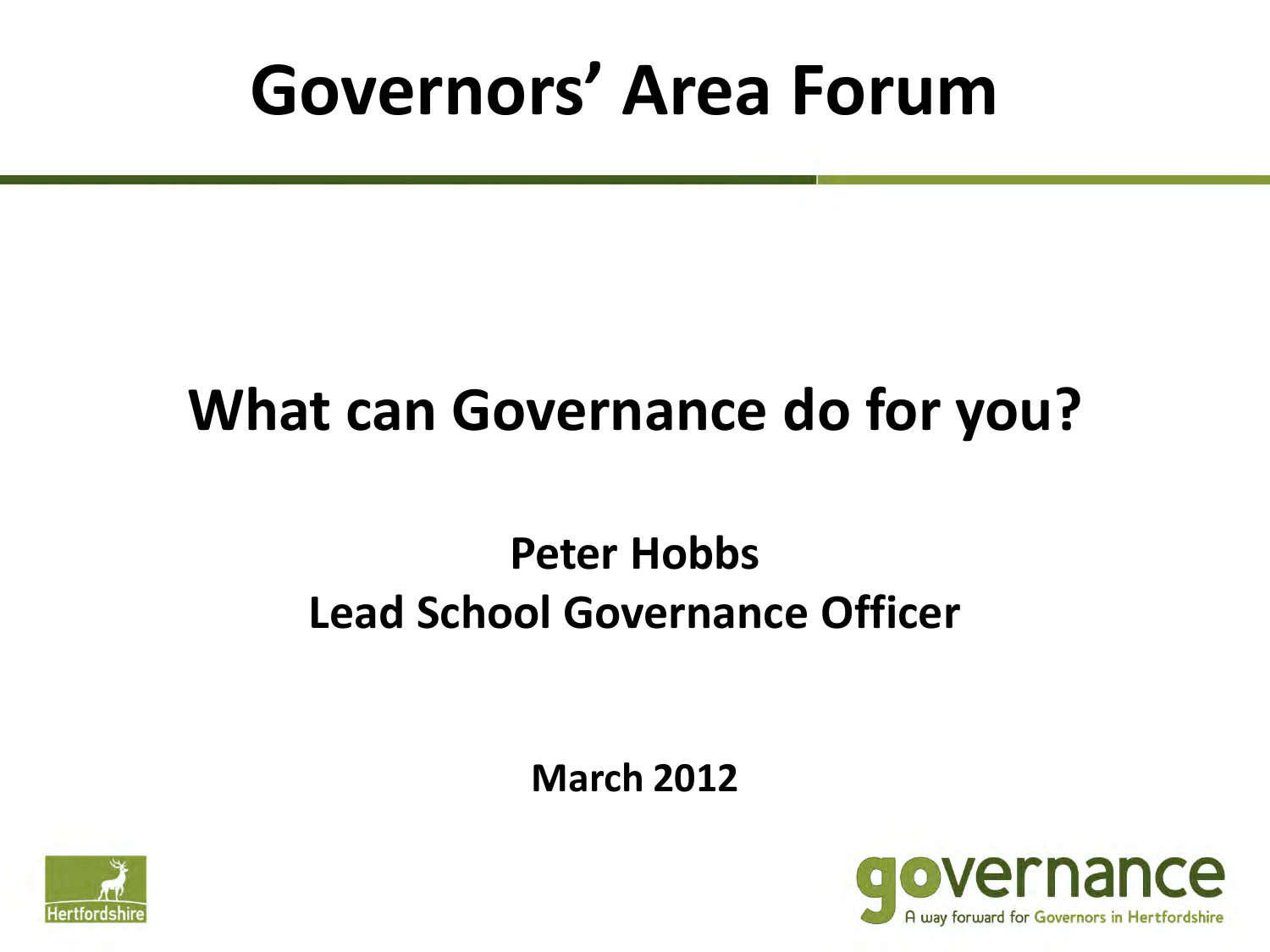# **Continuity and Change**



### **HASG's first year:**

- Members' website
- Newsletter
- Co-productions
- **Forum Meetings**

### **Nationally:**

- Education Act
- Academies Act
- New Ofsted Framework



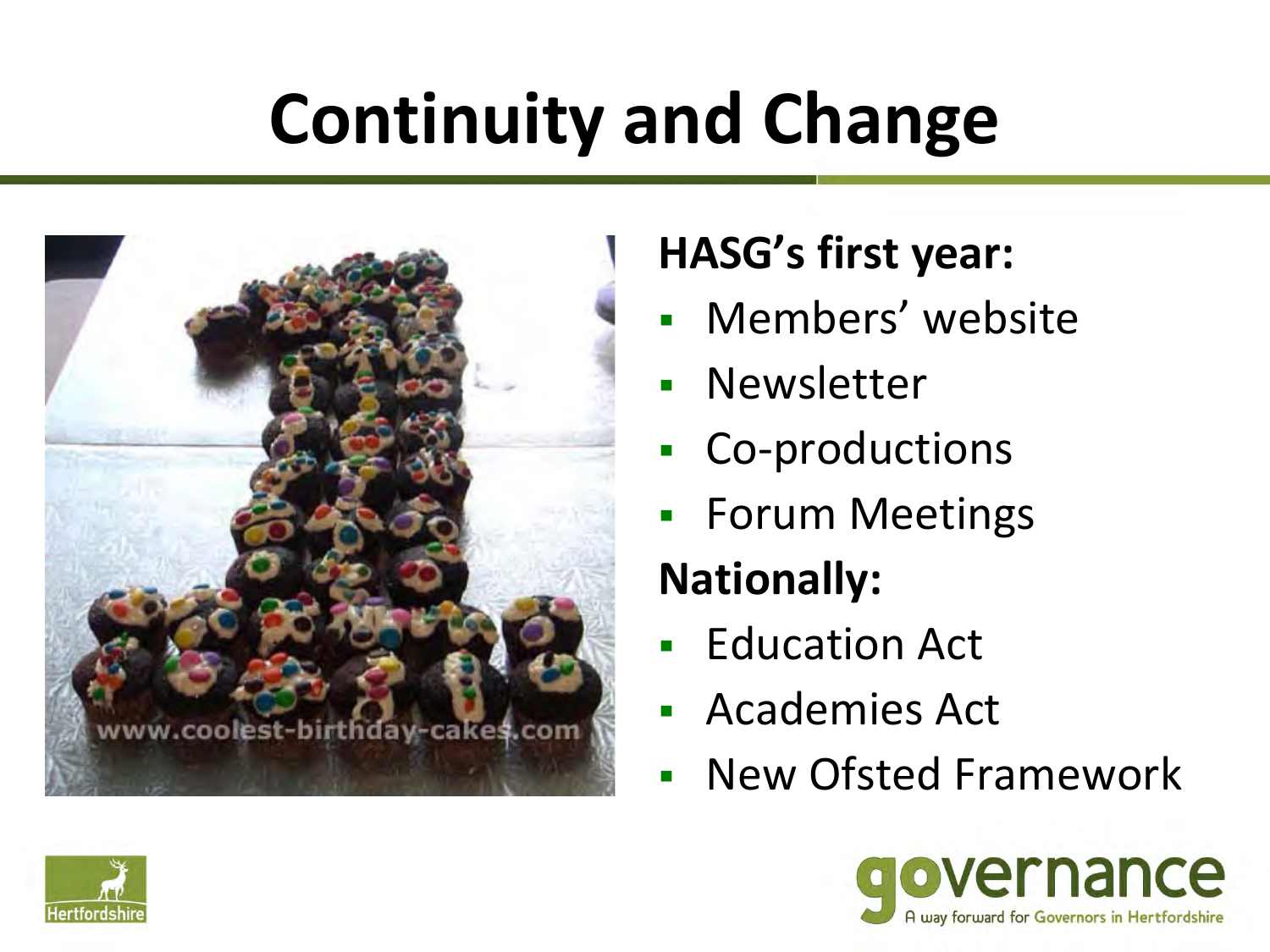# **Continuity and Change**



#### YES, PRIME MINISTER SERIES ONE

Jim Hacker and Bir Humphrey continue the Westmannier-Windows as tellungagile linefected that about all bicampus (10).

### **1990 - three roles of a governing body:**

- **Strategic**
- Challenge and Support
- Accountable

### **Nationally since 1990:**

- Prime Ministers: 5
- Sec. of State for Education: ?



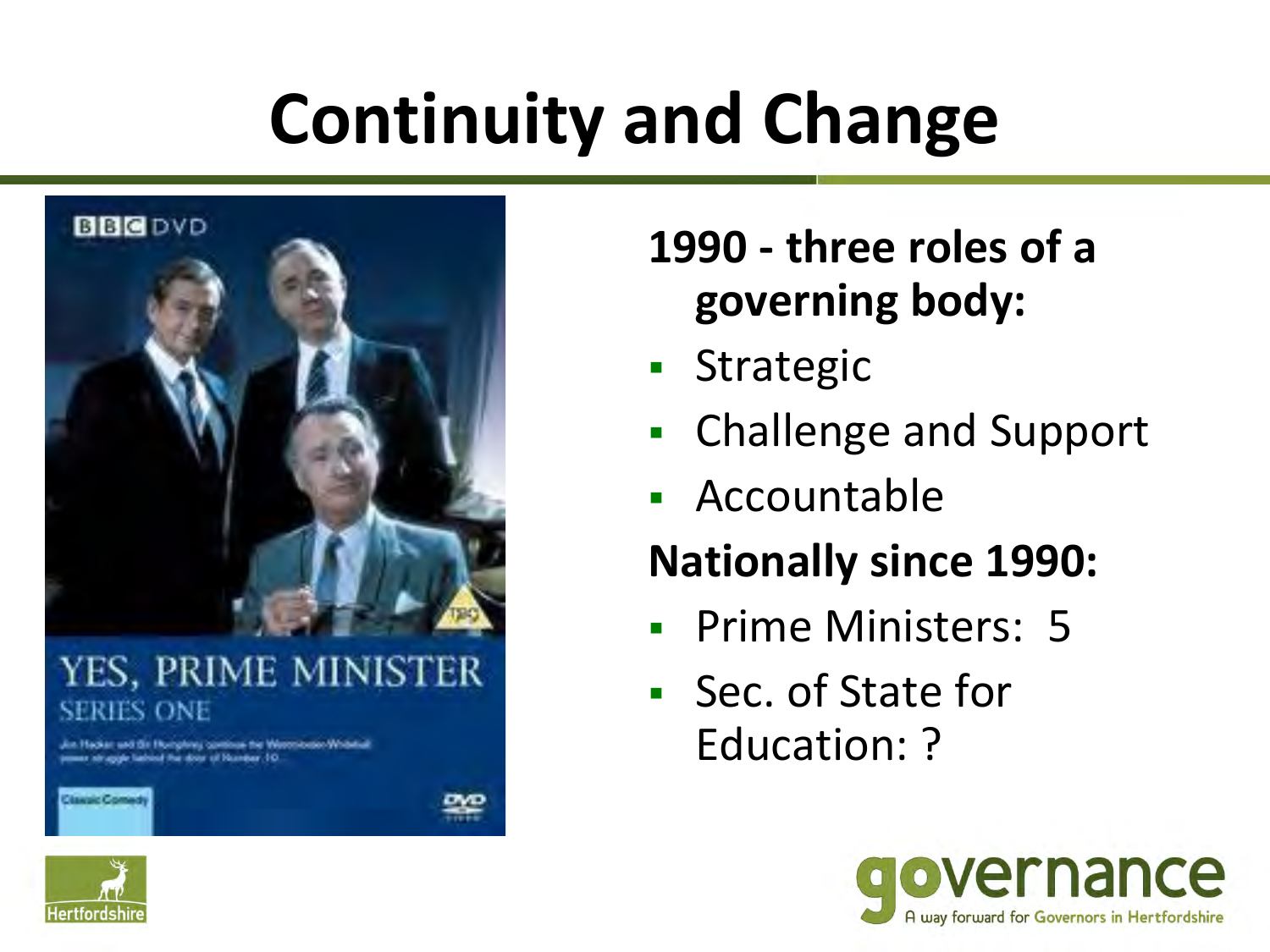# **Continuity and Change**

#### Department for **Education**



#### **11 Education Secretaries:**

- John MacGregor (89-90)
- Kenneth Clarke (90-92)
- **John Patten (92-94)**
- Gillian Shepherd (94-97)
- David Blunkett (97-01)
- **Extelle Morris (01-02)**
- Charles Clarke (02-04)
- $\blacksquare$  Ruth Kelly (04-06)
- Alan Johnson (06-07)
- Ed Balls (07-10)
- Michael Gove (10-)



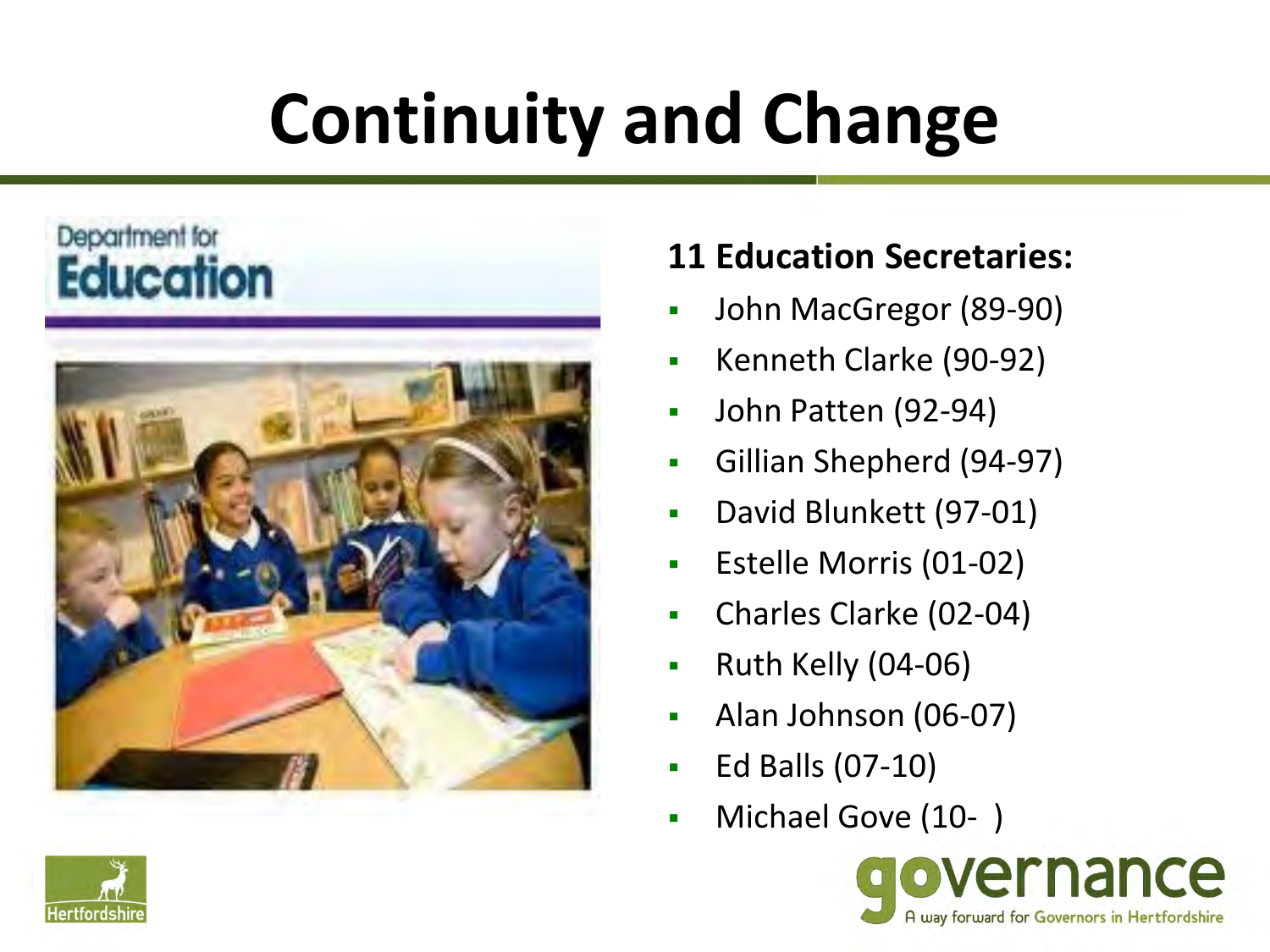## **The Legacy for Governors**



- **Greater devolved** powers
- **Much less guidance**

#### **Some examples:**

- **FMSIS v SFVS**
- SEF
- Anti Bullying
- **Ofsted**
- Capability & Appraisal



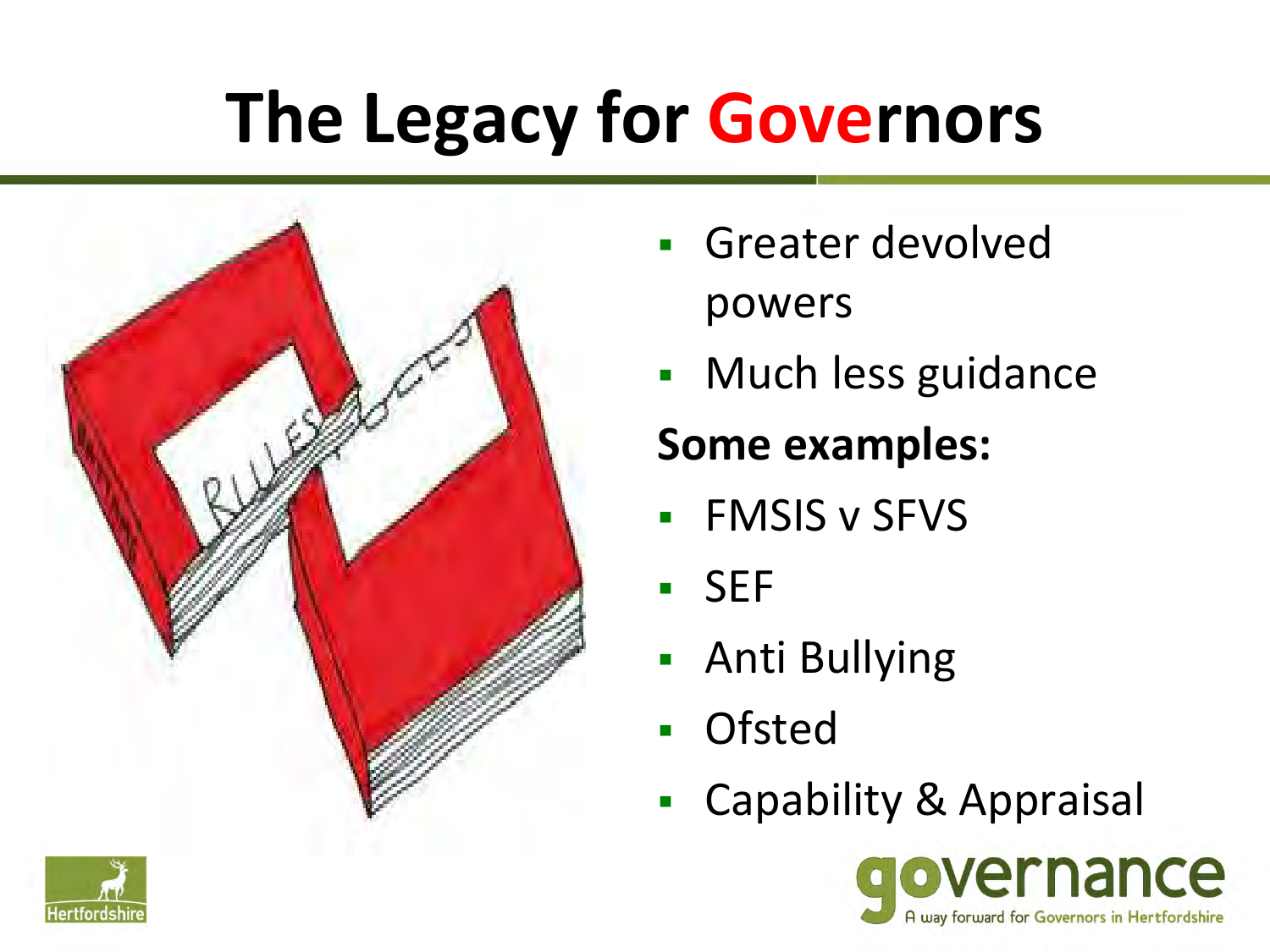# **Help on the journey ahead**



Currently:

- 98% Herts schools use Governance services – includes academies and free schools
- 32 course topics
- 368 governors courses run since September – approx. 7000 delegatesnce A way forward for Governors in Hertfordshire

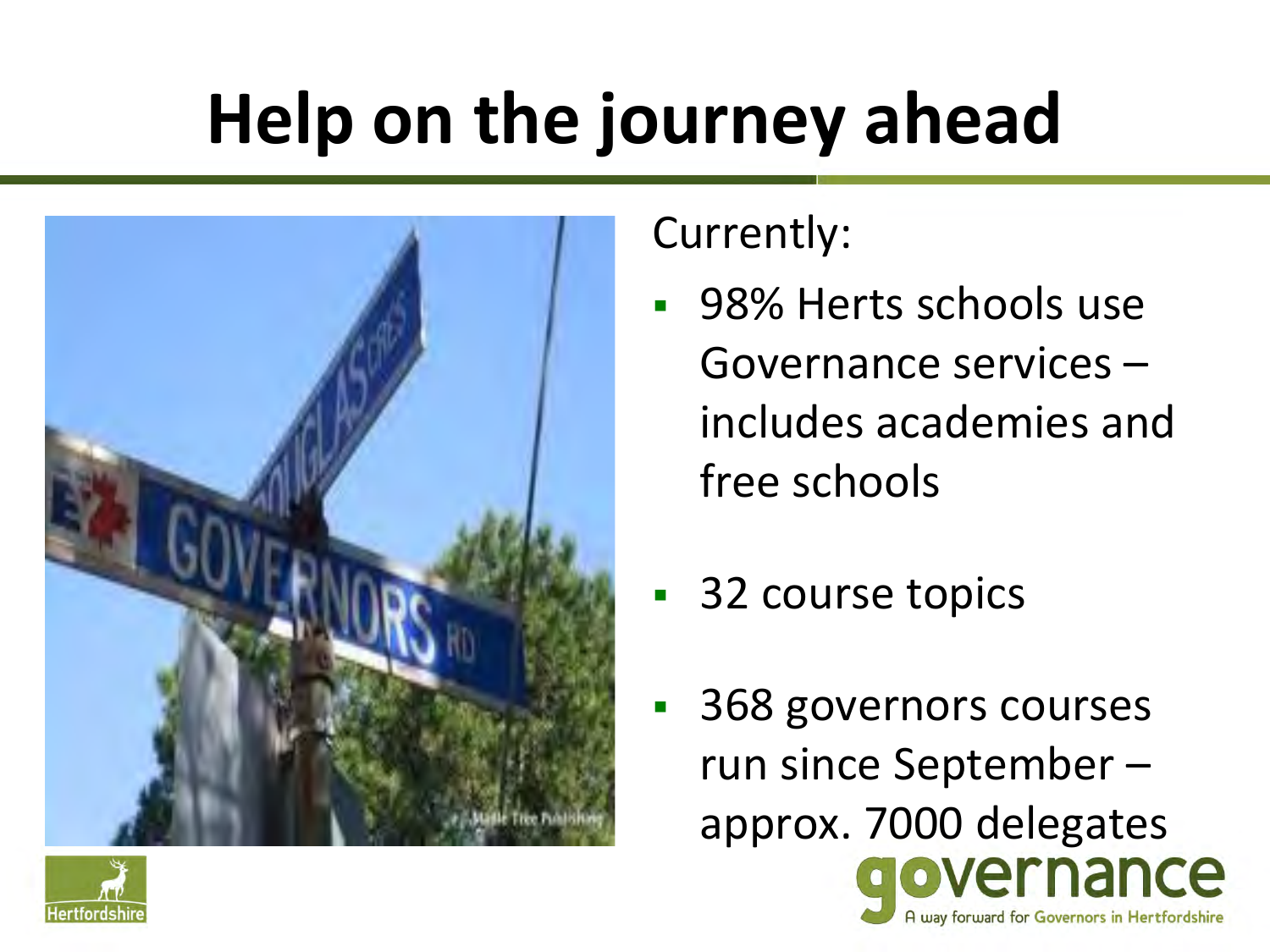### **Innovations**



- New courses for new powers/duties
- 2 projects on good practice
- **E-learning**
- **Additional governors**
- Chairs' Service
- Clerking Service
- **New structures**



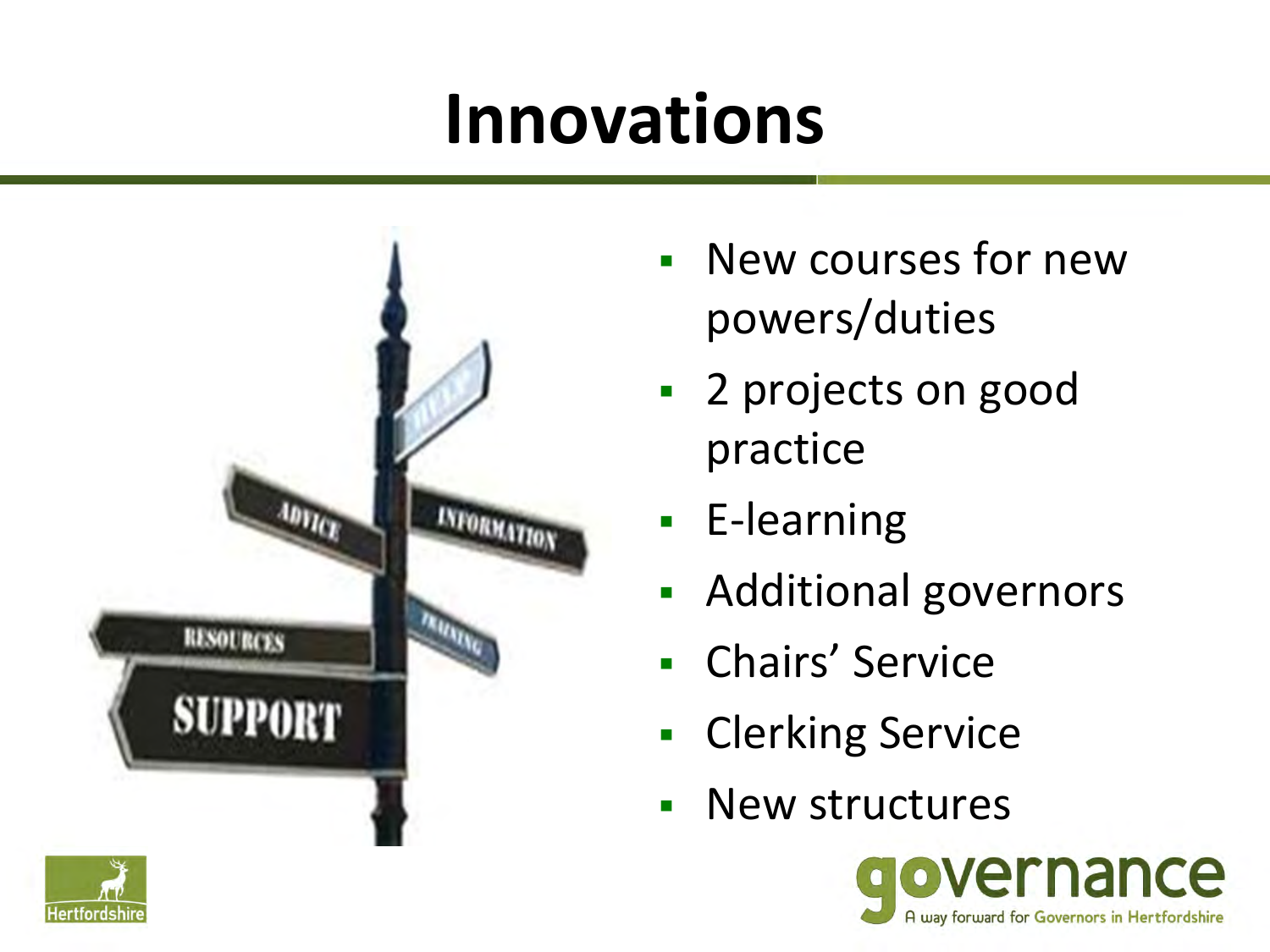# **Performance Management**

#### **2006**

- GB adopts PM policy
- Consultation on policy
- **Policy review annually**
- **Policy includes class** observation protocol
- **Nodel policy "strongly** recommended"
- **HT written report to GB** annually

### **From 1 Sept. 2012**

- GB adopts document setting out appraisal process
- DfE's model policy is "optional"



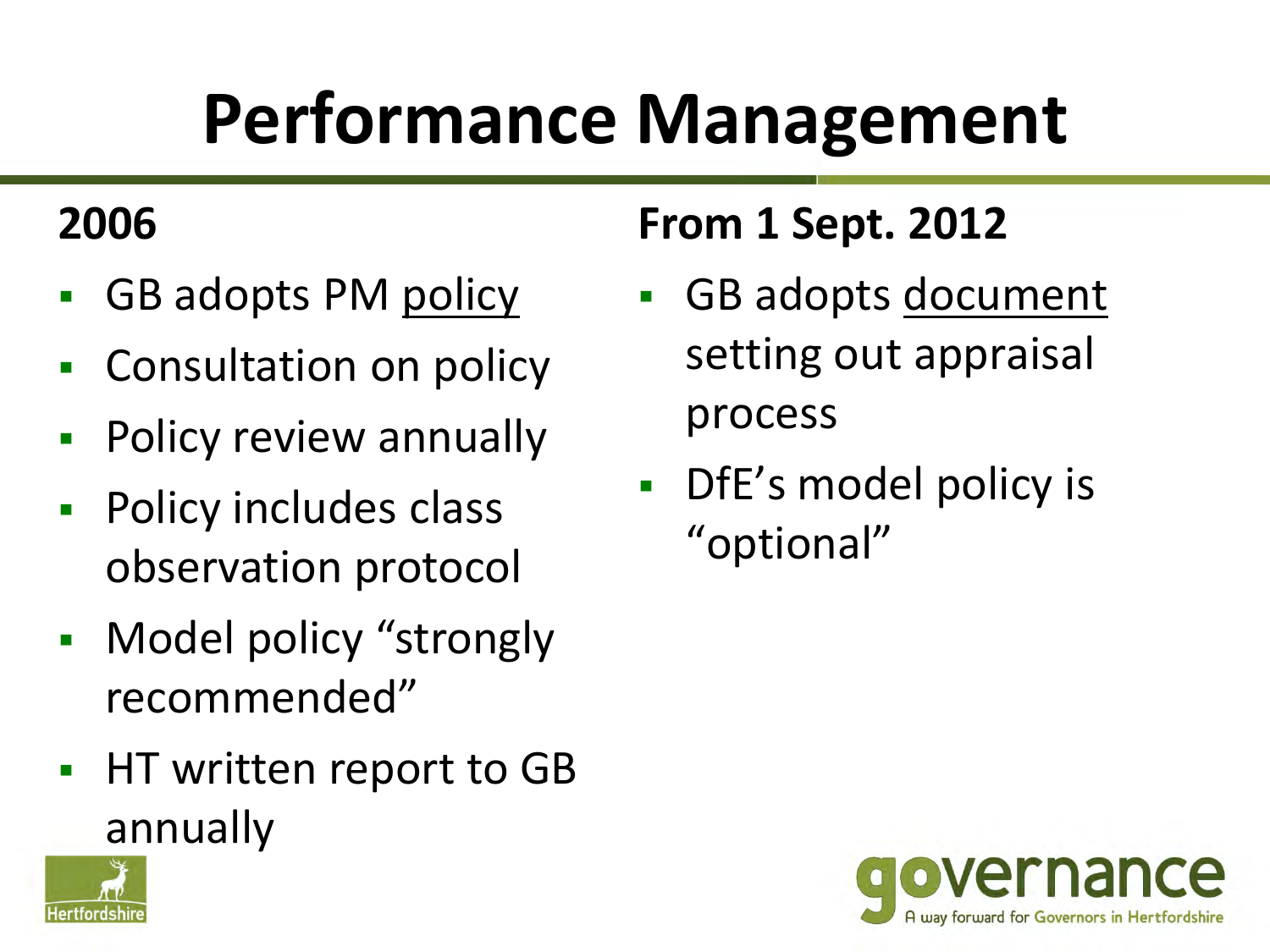### **HT's Performance Management**

#### **2006**

- PM Committee of 2-3 governors
- GB sets objectives having consulted with SIP
- **HT can request GB to** change reviewer



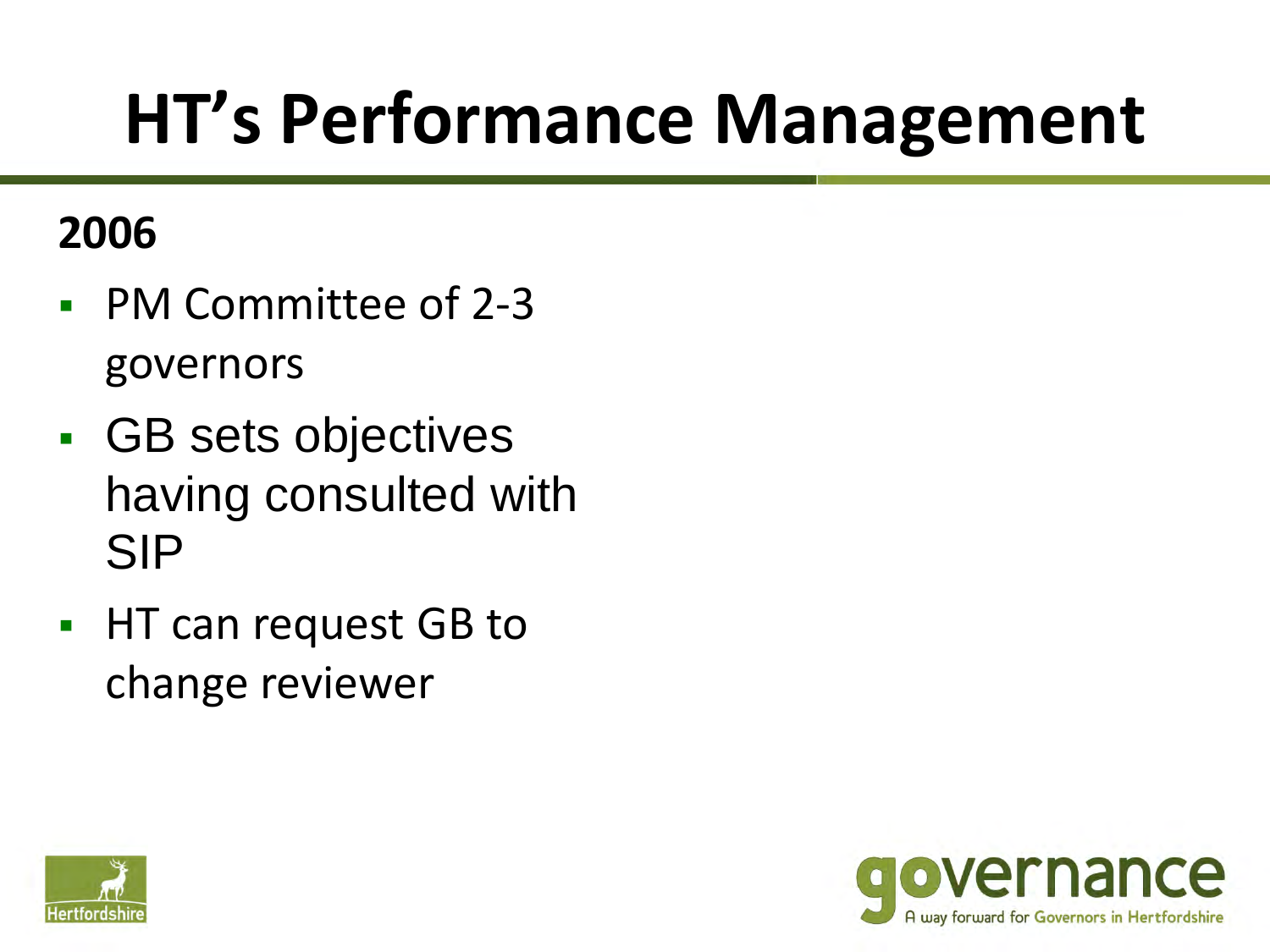## **HT's Performance Management**

#### **2006**

- PM Committee of 2-3 governors
- **GB** sets objectives having consulted with SIP
- **HT can request GB to** change reviewer

### **From 1 Sept. 2012**

- HT appraised by GB
- GB sets objectives having consulted with external adviser



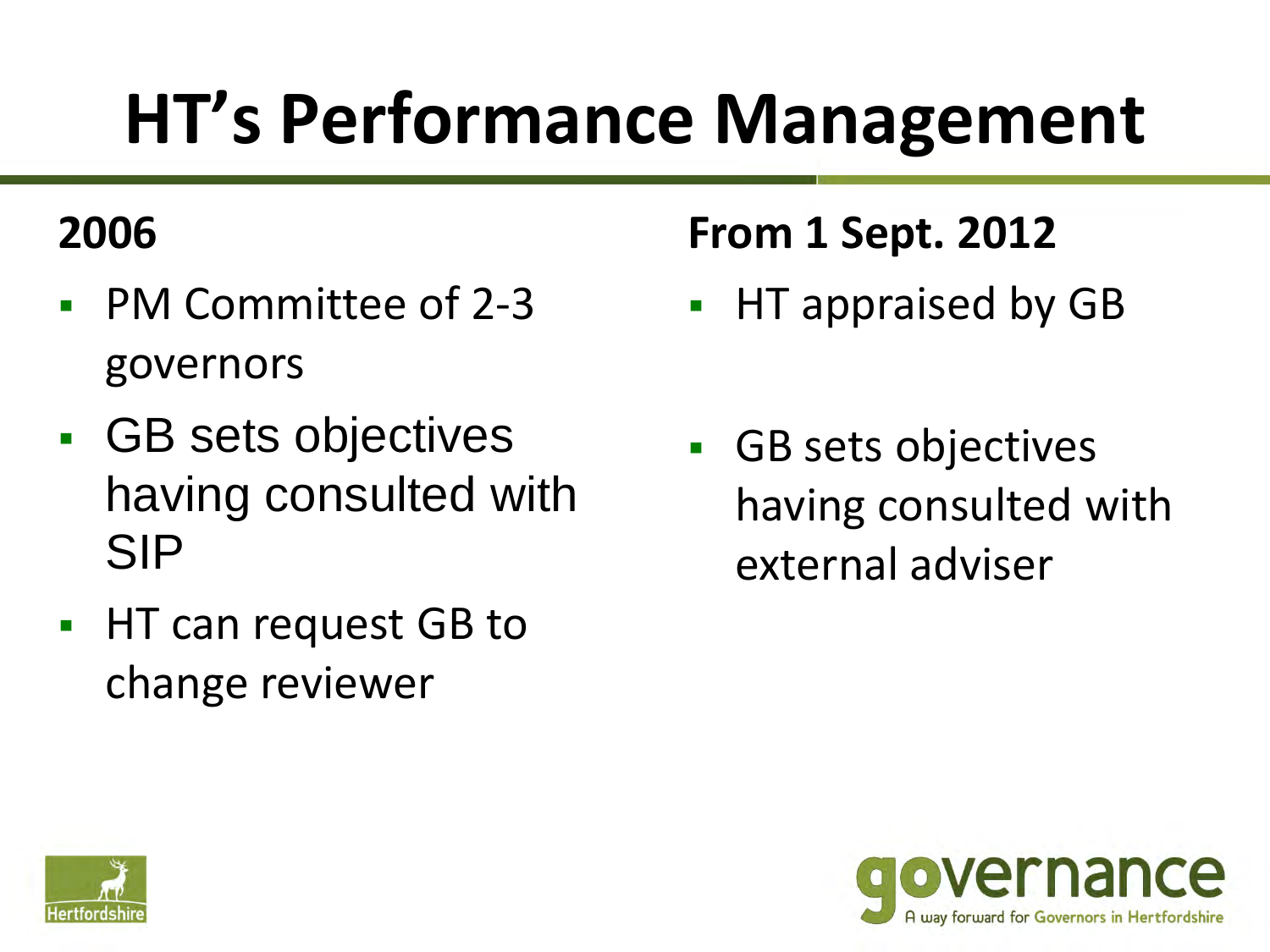## **Good practice**



### **Two National College funded projects:**

- Meeting the new Equality Public Duty
- **Partnership working** between Governing Bodies

#### **Additional governors**



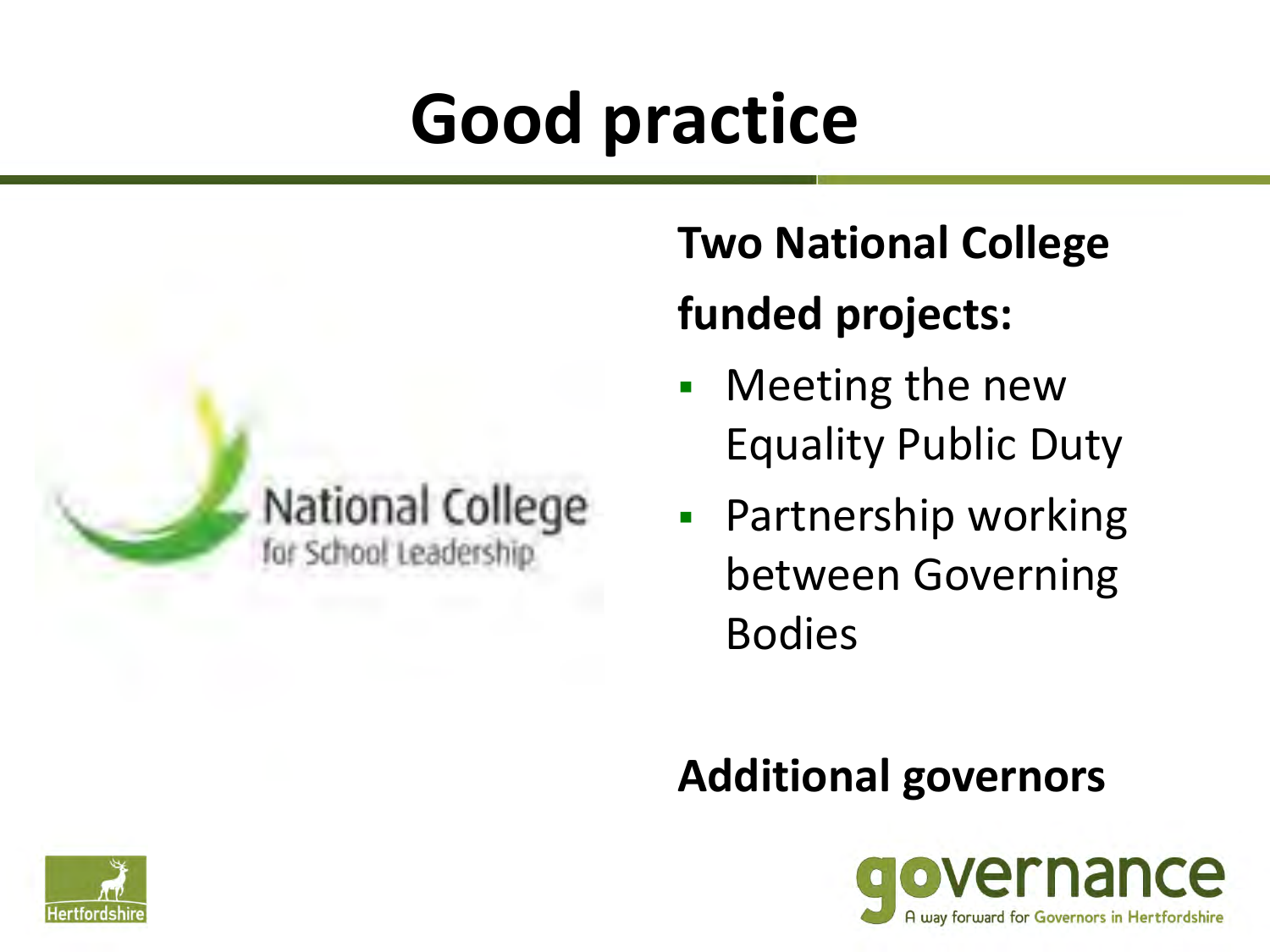## **E-learning**



#### **E-learning modules**

- **What governors have** told us
- **-** 'Light bites'
- **To supplement existing** courses
- **Video-linked training**



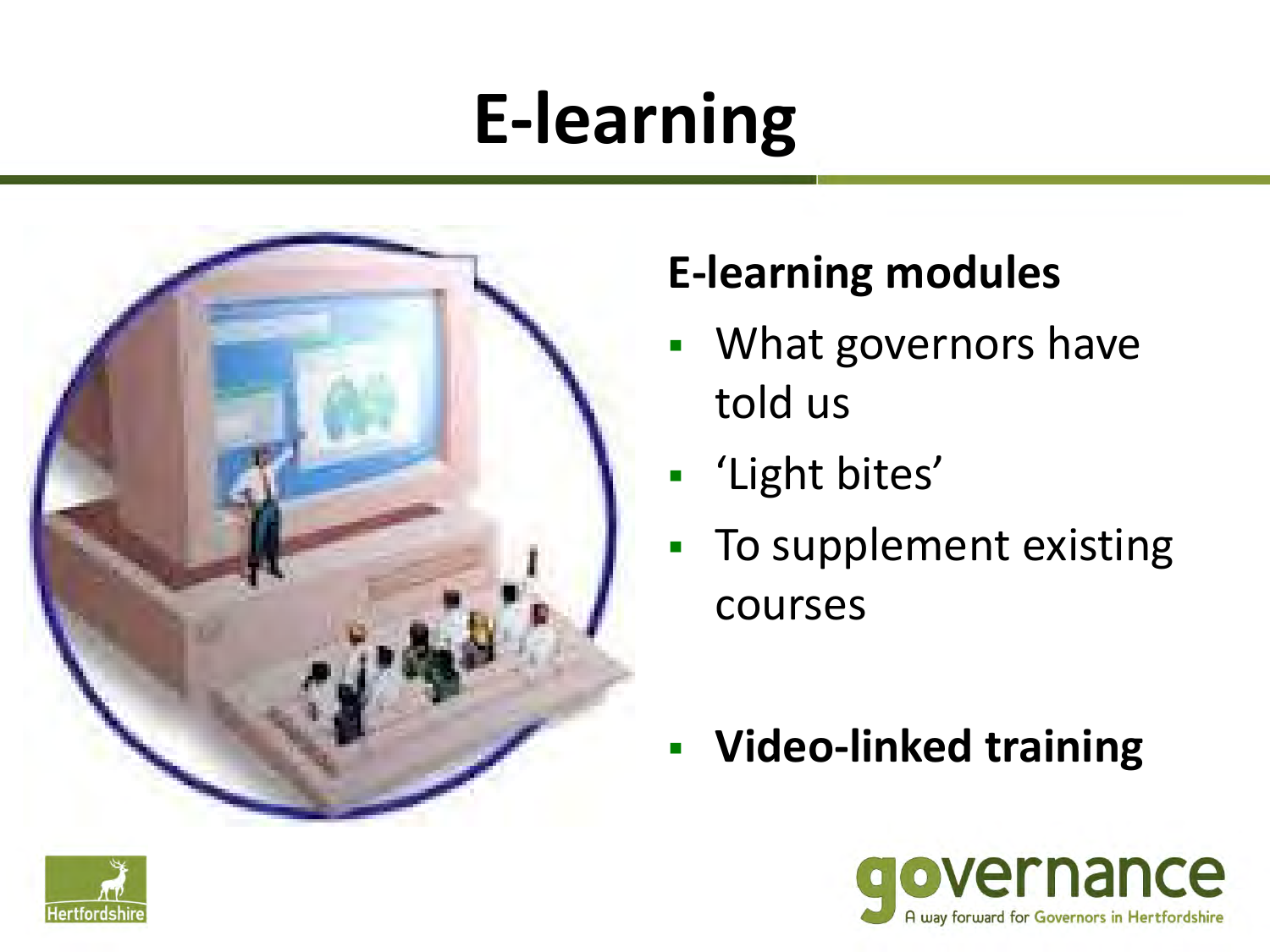# **Chairs' Service**



- **New chairs training** course based on new National College modules
- Chairs Briefings & Forum meetings
- **Explore Chairs** Mentoring with HASG



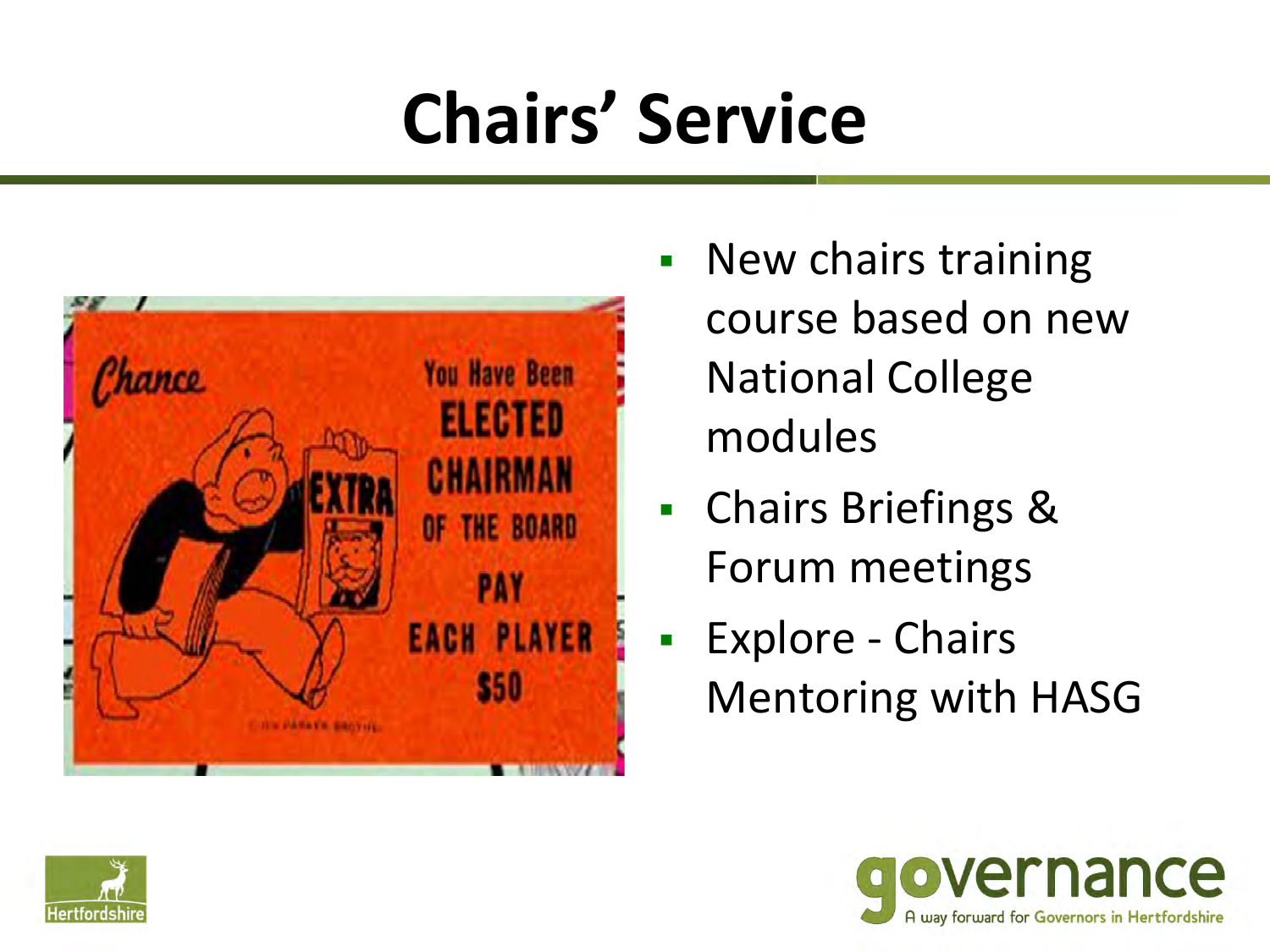# **Clerking Service**



### **The importance of clerking**

- **-** Ministerial Review
- **Ofsted**
- **Clerks' Training and** Support



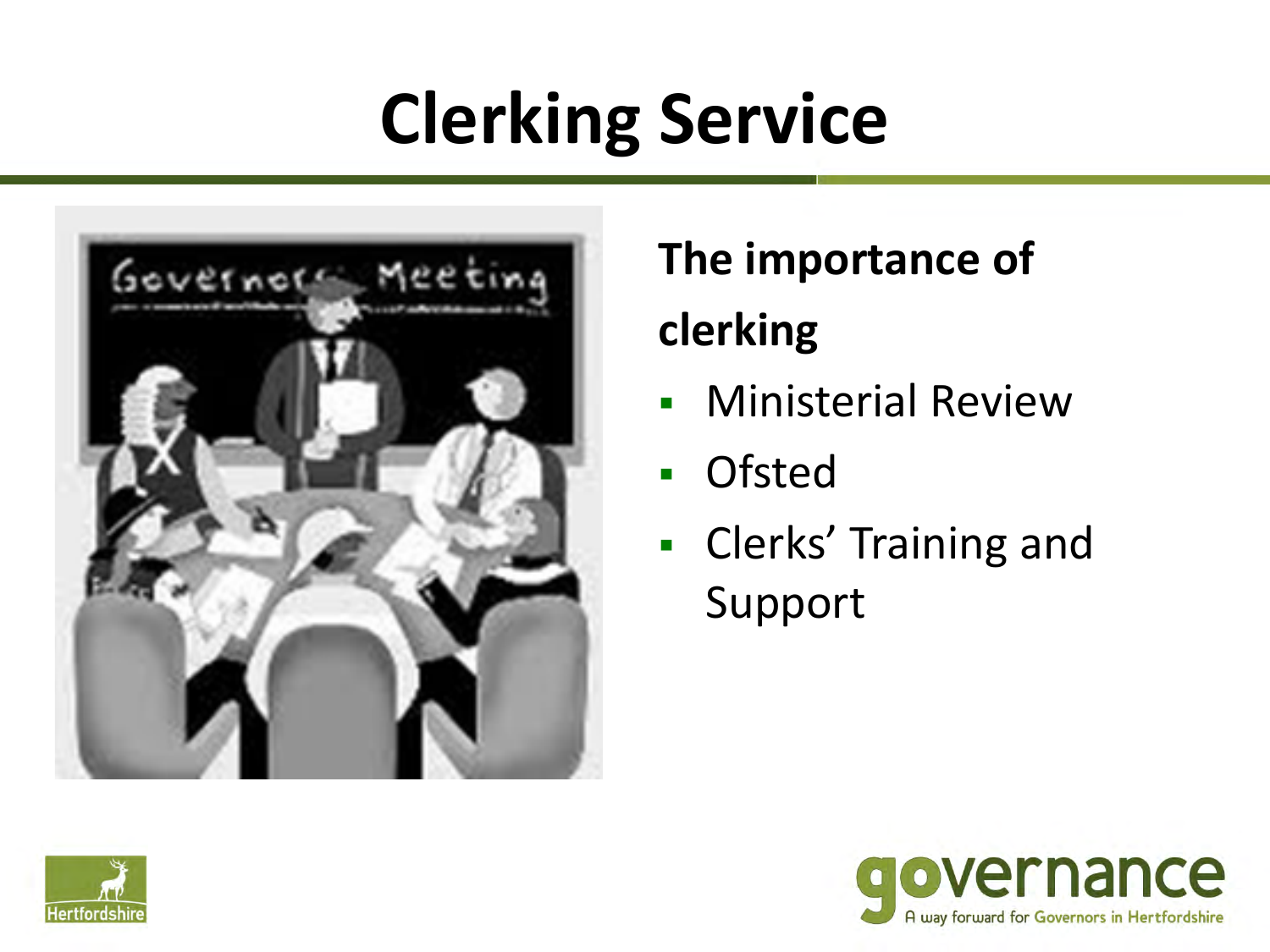### **New structures**



HOORAY! Hockey players, footballers and supporters came to celebrate the reopening of Sawyers Hall Community Sports Trust all-weather facility which has been closed for two months for refurbishment

#### New-look sports facilities are revealed

A POPULAR sports ground has reception when they were un-practice and five-a-side games." made a welcome return.

TW. Sawyers Hall Community ξN Sports Trust has reopened its allweather football and hockey fa- took the view that the playing Q. cilities, following a two-month surfaces had become sufficiently co closure for refurbishment.

ment, the decision was made to with a modern shock-pad which upgrade the existing fittings.

£200,000, received an enthusiastic an excellent surface for football

veiled.

Trust chairman Neville Brown said: "After 12 years, the trustees worn to justify replacement. We Faced with heavily worn equip- opted for an improved 'carpet' meets county hockey standards, ends. The new pitches, at a cost of as well as continuing to provide

The grounds provide a home for Sawyers Hall College sports teams and the nearby primary schools also make good use of the pitches.

They are also open to the public hetween 5pm and 10pm on weekdays, and 9am until 5pm on week-

The original pitches were upened for the 1998/99 season.

#### Academy limited companies

#### School Companies

#### Community Interest **Companies**





U

 $00d$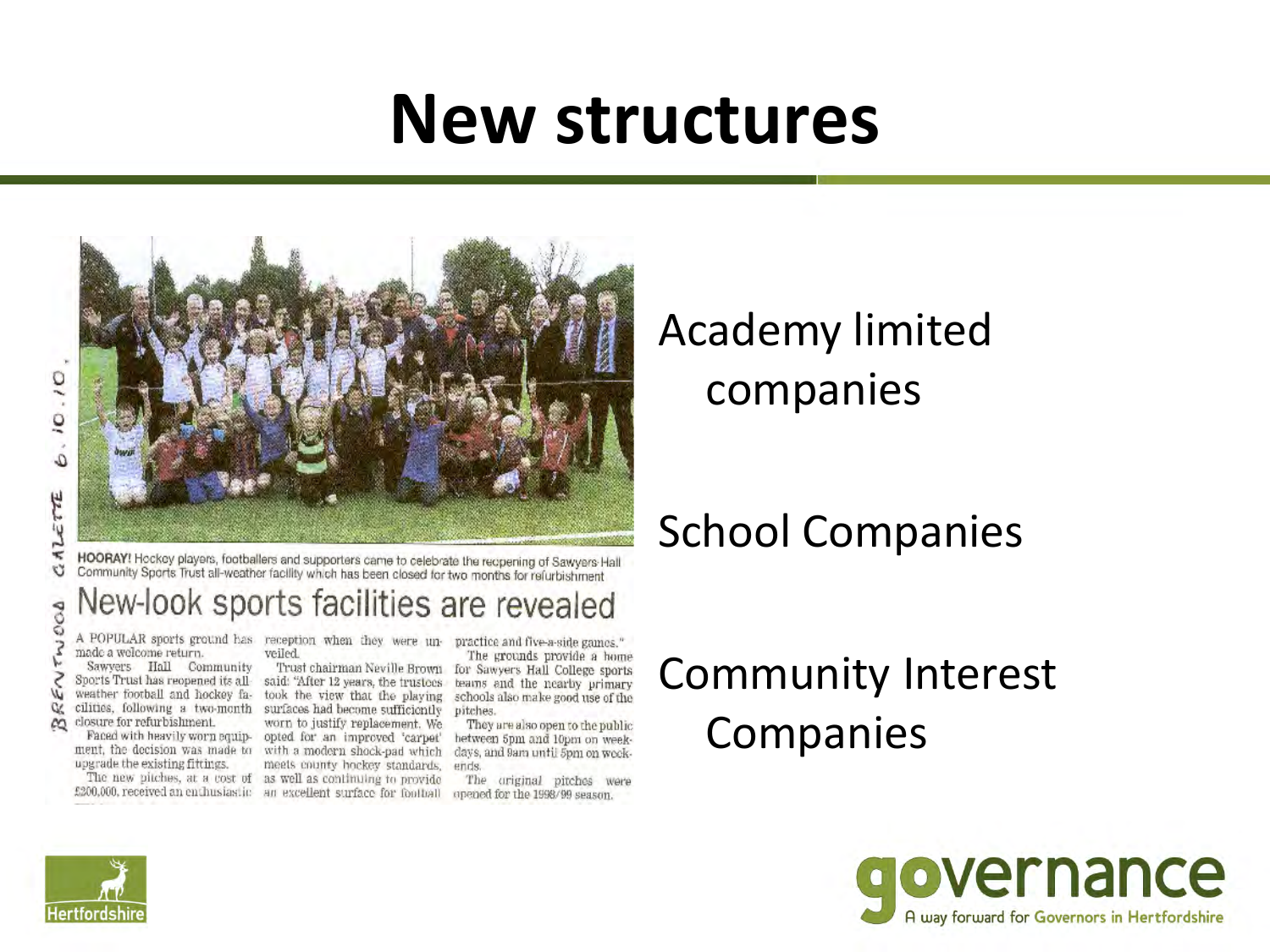### **Partnership Working**

#### **"By Herts. governors for Herts. governors**"



A way forward for Governors in Hertfordshire